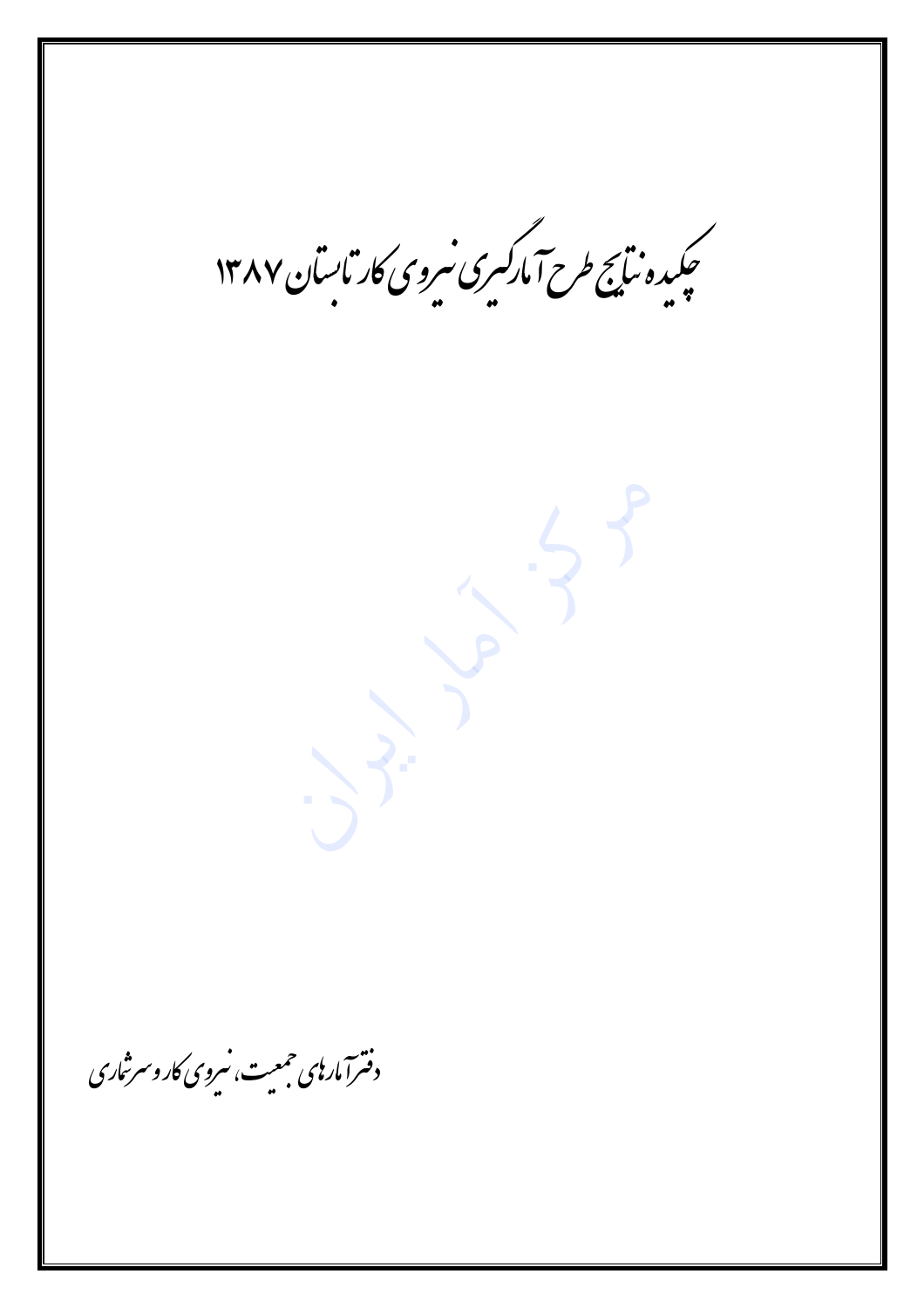#### مقدمه

اشتغال و بیکاری، از جمله موضوعهای اساسی اقتصاد هرکشوری است، به گونهای که افـزایش اشـتغال و کــاهش بیکــاری، بهعنوان یکی از شاخصهای توسعه یافتگی جوامع تلقی می شود. نرخ بیکاری یکی از شاخص هایی است کـه بـرای ارزیـابی شرایط اقتصادی کشور مورد استفاده قرار می گیرد. طرح آمارگیری نیروی کار با هدف برآورد شـاخص هـای نیـروی کـار بـه صورت فصلی و سالانه و همچنین تغییرات آن در کل کشور، نقاط شهری، نقاط روستایی و تغییرات سالانه در استانها بـا روش نمونه گیری چرخشی (Rotation) در فصول مختلف سال اجرا میشود. این طرح اولین بار در بهار ۱۳۸۴ آغاز شد و پس از آن در ماه میانی هر فصل اجرا شده است. پیش از آن طرح دیگری تحت عنوان آمارگیری از ویژگی های اشـتغال و بیکاری خانوار اجرا میشد. طرح مذکور اولین بار در سال ۱۳۷۳ و پس از آن در سالهای ۱۳۷۶ تا ۱۳۷۹ یک بار در سال و فقط در ماه آبان و از سال ۱۳۸۰ تا ۱۳۸۲ در هر فصل و در سال ۱۳۸۳ در ماههای اردیبهشت و آبان انجـام گرفـت. بـرای بهبود کیفیت طرح و انطباق بیشتر با مفاهیم بین|لمللی به ویژه سازمان جهانی کار (ILO) در طرح مذکور بازنگری به عمل آمد تا به صورت طرح فعلی و باعنوان آمارگیری نیروی کار به اجرا در بیاید.

در این طرح به دلیل ماهیت ادواری آن از نمونه پایه استفاده میشود. نمونه پایه، نمونهای است که میتوان از آن برای چند دوره از یک آمارگیری ادواری یا چند آمارگیری، زیر نمونههایی انتخاب کرد. نمونه پایه این طرح طی فرایندی از چـارچوب سرشماری عمومی کارگاهی ۱۳۸۱ ساخته شده است. پس از ساخت نمونه پایه فهرست بـرداری از خانوارهـای مربـوط بـه خوشههای نمونه پایه در پاییز ۱۳۸۳ انجام گرفت تا بر اساس آن بتوان خانوارهای نمونه را با توجه به الگوی چرخش مـورد نظر برای دورههای مختلف آمارگیری انتخاب نمود.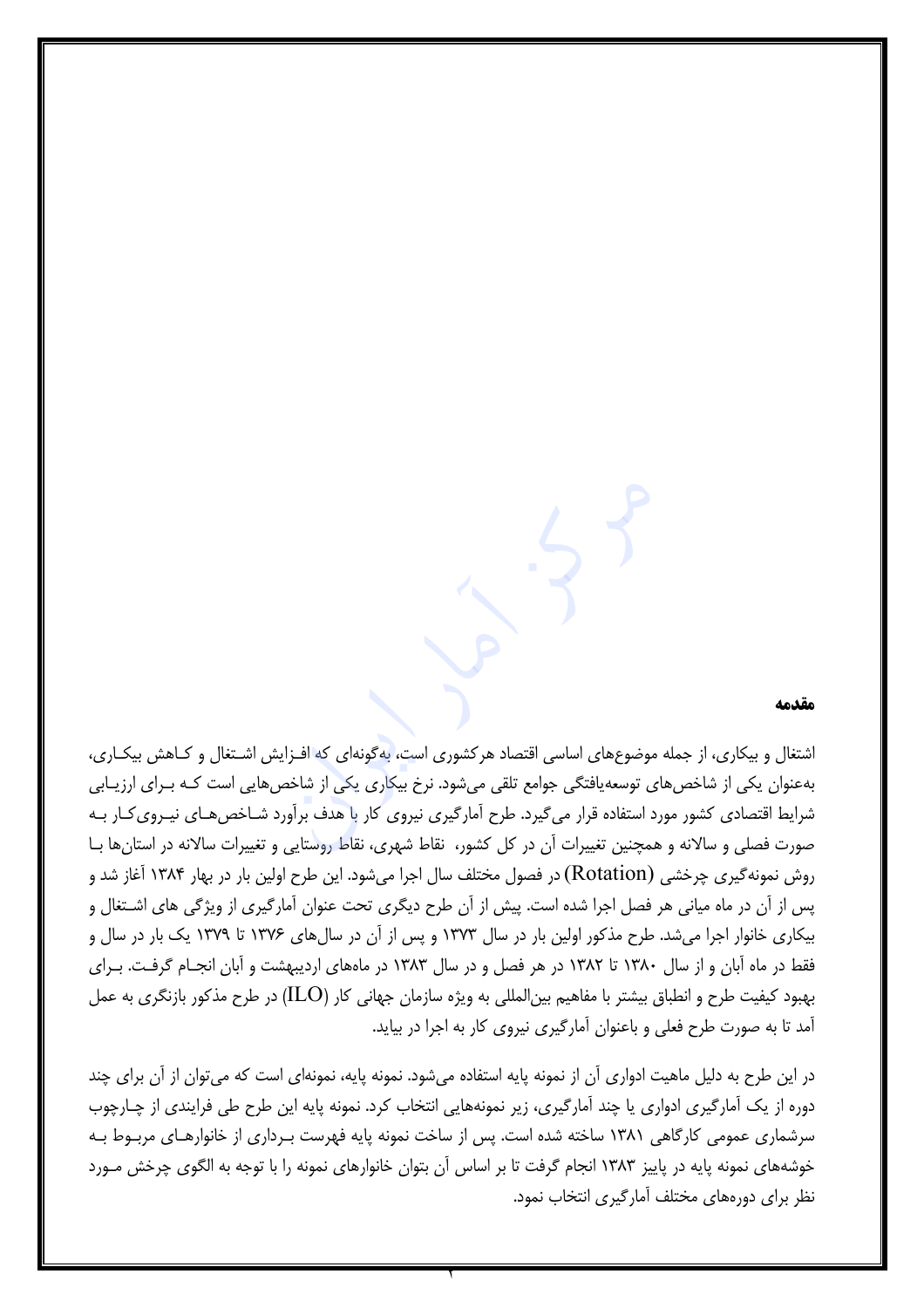## تعاريف و مفاهيم

• جمعیت فعال اقتصادی

تمام افراد ١٠ ساله و بيش تر (حداقل سن تعيين شده)، كه در هفتهى تقويمي قبل از هفتهى آمارگيرى (هفتهى مرجع) طبق تعریف کار، در تولیـد کـالا و خـدمـات مشارکت داشتـه (شـاغـل) و یا از قابلیت مشـارکت برخـوردار بـــودهانـد (بیکـــار)، جمعيت فعــال اقتصادى محسوب مى شوند.

#### • شاغا,

تمام افراد ۱۰ ساله و بیش تر که در طول هفتهی مرجع، طبق تعریف کار، حداقل یک ساعت کار کرده و یا بنـا بـه دلایلـی بهطور موقت کار را ترک کرده باشند، شاغل محسوب میشوند. شاغلان بهطور عمده شامل دو گروه مزد و حقوق بگیـران و خوداشتغالان میشوند. ترک موقت کار در هفتهی مرجع با داشتن پیوند رسمی شغلی، برای مـزد و حقـوق&یـران و تـداوم کسب و کار برای خوداشتغالان، بهعنوان اشتغال محسوب میشود. افراد زیر نیز بهلحاظ اهمیتـی کـه در فعالیـت اقتـصادی كشور دارند، شاغل محسوب مي شوند:

- افرادی هستند که بدون دریافت مزد برای یکی از اعضای خانوار خود که بـا وی نـسبت خویـشاوندی دارنـد کـار می کنند (کارکنان فامیلی بدون مزد).
- کارآموزانی که در دورهی کارآموزی فعالیتی در ارتباط با فعالیت مؤسسهی محل کارآموزی انجام میدهنـد، یعنـی مستقيماً در توليد كالا يا خدمات سهيم هستند و فعاليت آنها "كار" محسوب مي شود.
	- محصلانی که در هفتهی مرجع مطابق تعریف، کار کردهاند.
- تمام افرادی که در نیروهای مسلح بهصورت کادر دائم یا موقت خدمت می کنند (نیروهای مـسلح پرسـنل کـادر و سربازان، درجهداران، افسران وظیفهی نیروهای نظامی و انتظامی).
	- ىىكار

بیکار به تمام افراد ۱۰ ساله و بیش تر اطلاق می شود که:

- ۱) در هفتهی مرجع فاقد کار باشند (دارای اشتغال مزدبگیری یا خوداشتغالی نباشند).
- ۲) در هفتهی مرجع و یا هفتهی بعد از آن آماده برای کار باشند (برای اشتغال مزدبگیری یا خوداشتغالی آماده باشند).
- ۳) در هفتهی مرجع و سه هفته قبل از آن جویای کار باشند (اقدامات مشخصی را بهمنظور جستجوی اشتغال مزدبگیری و یا خوداشتغالی به عمل آورده باشند).

افرادی که بهدلیل آغاز به کار در آینده و یا انتظار بازگشت به شغل قبلی جویای کار نبوده، ولی فاقد کار و آماده برای کار بودهاند نیز بیکار محسوب میشوند.

• اشتغال ناقص

افراد دارای اشتغال ناقص شامل تمام شاغلانی است که در هفته مرجع، حاضر در سرکار یا غایب موقت از محل کار بوده، به دلایل اقتصادی نظیر رکود کاری، پیدا نکردن کار با ساعت کار بیش تر، قرار داشـتن در فـصل غیرکـاری و….. کمتـر از ۴۴ ساعت کار کرده، خواهان و آماده برای انجام کار اضافی در هفته مرجع بودهاند.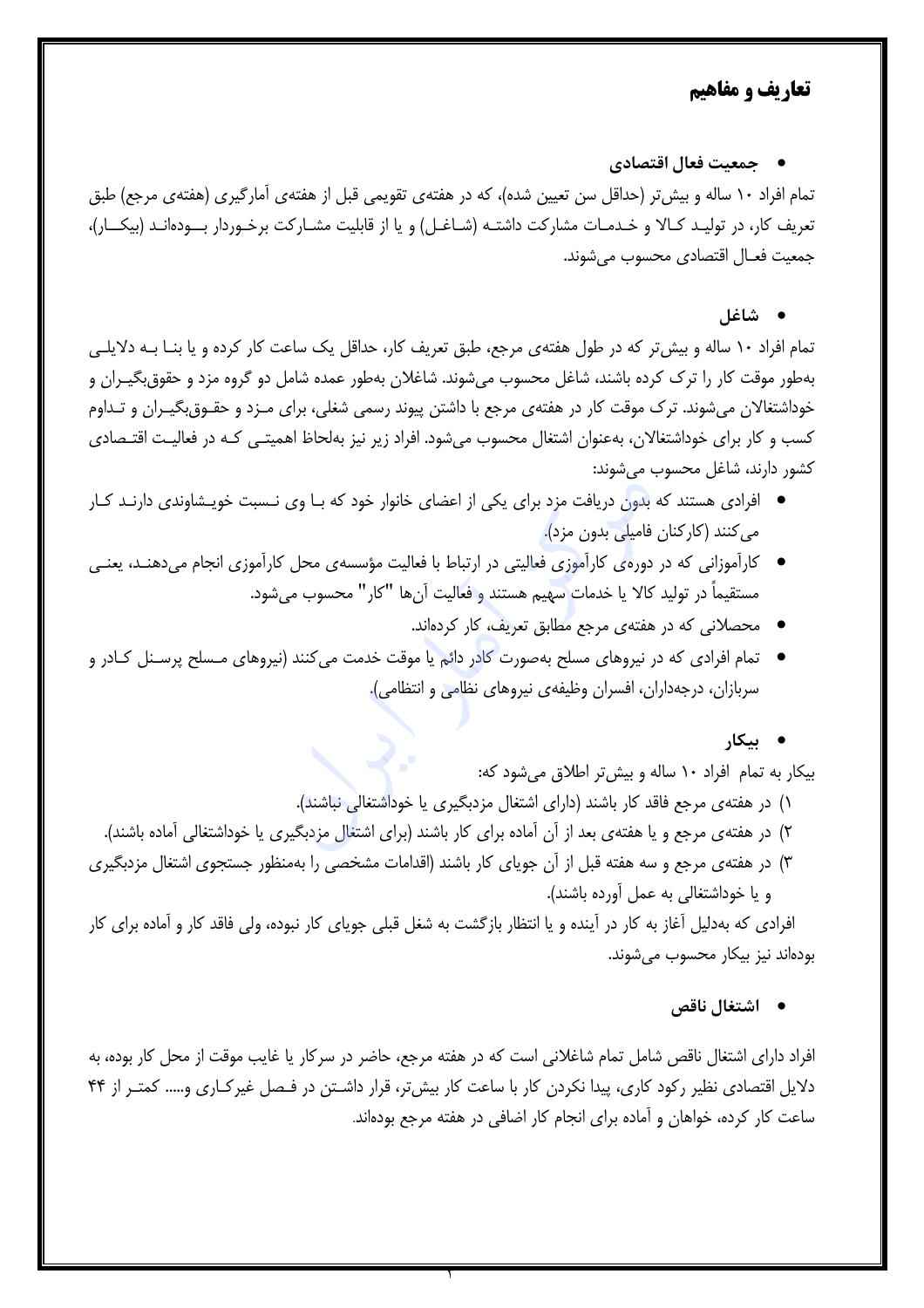# شاخصها

نرخ مشاركت اقتصادي (نرخ فعاليت) عبارت است از نسبت جمعیت فعال (شاغل و بیکار) ١٠ ساله و بیش تر (یا ١۵ ساله و بیش تر) به جمعیت در سن کار، ١٠ساله و بیش تر (یا ۱۵ ساله و بیش تر)، ضربدر ۱۰۰.

نرخ بیکاری عبارت است از نسبت جمعیت بیکار به جمعیت فعال (شاغل و بیکار)، ضربدر ۱۰۰.

نرخ بيكاري جمعيت ٢۴-١۵ ساله ،(يا ٢٩-١۵ ساله) / عبارت است از نسبت جمعیت بیکار ۲۴–۱۵ ساله (یا ۲۹–۱۵ ساله) به جمعیت فعال ۲۴–۱۵ ساله (یا ۲۹–۱۵ ساله)، ضـرب در ۱۰۰.

سهم اشتغال ناقص عبارت است از نسبت جمعیت دارای اشتغال ناقص زمانی به جمعیت شاغل، ضربدر ۱۰۰.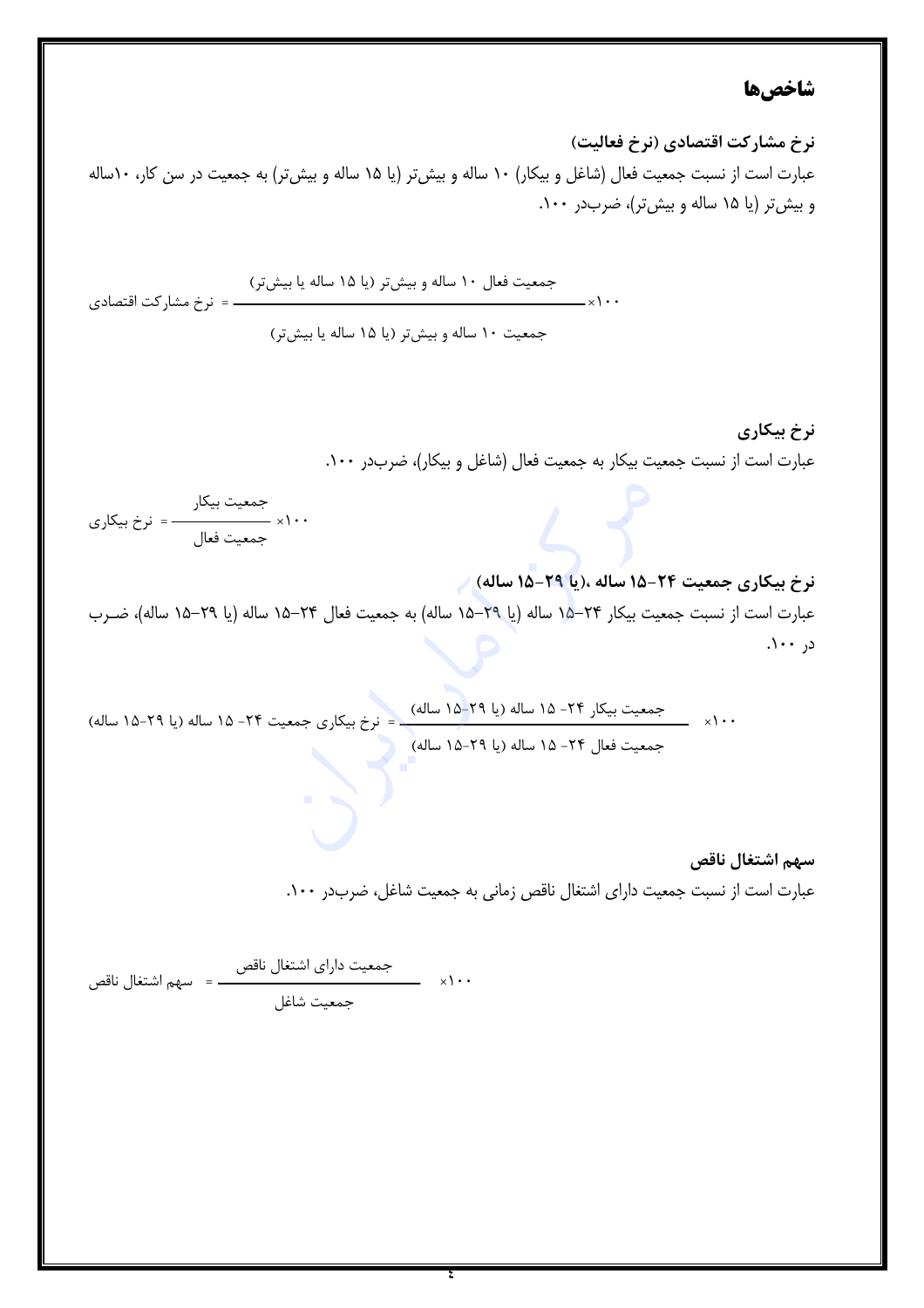### شاخصهای فصل تابستان نیروی کار

بر اساس نتایج این طرح درتابستان، عمدهترین شاخص های نیروی کار در جـدول ۱ ارائـه شـده اسـت. همچنـین جـدول۲ تغییرات شاخصهای نیروی کار را نسبت به فصل قبل (بهار ۱۳۸۷) و فصل مـشابه سـال گذشـته (تابـستان۱۳۸۶) نـشان می دهد. در جدول ۳ نیز شاخص های عمدهی نیروی کار به تفکیک استان ارائه شده است.

| جدول ۱– شاخصهای نیروی کار به تفکیک جنس، نقاط شهری و روستایی – تابستان |       |                                 |                                            |                      |                                   |                      |  |
|-----------------------------------------------------------------------|-------|---------------------------------|--------------------------------------------|----------------------|-----------------------------------|----------------------|--|
| شاخصهای نیروی کار                                                     |       |                                 | مر د                                       | زن                   | نقاط شهري                         | نقاط روستایی         |  |
| فعالیت اقتصادی ۱۰ ساله و                                              | نرخ   | ۳٨                              | 77/5                                       | 17/7                 | 57/2                              | $21/\lambda$         |  |
| بيشتر                                                                 | تعداد | $YY \wedge \xi Y \cdot Y'$      | 1111121.                                   | 397Vov1              | 10514907                          | VTVT. V9             |  |
|                                                                       | نرخ   | 1.77                            | $\lambda/7$                                | $\frac{1}{\sqrt{2}}$ | $\gamma$                          | 7/2                  |  |
| بیکاری ۱۰ ساله و بیشتر                                                | تعداد | YYYAY.                          | 175512                                     | 790.1V               | $1\wedge o\wedge\wedge\cdot\cdot$ | 2790                 |  |
| بیکاری جوانان ۱۵-۲۴<br>ساله                                           | نرخ   | $\langle \gamma \gamma \rangle$ | 19/9                                       | 50/9                 | $Y\Lambda/\epsilon$               | 17/9                 |  |
|                                                                       | تعداد | 112.77.                         | VAYY. Y                                    | TOTEOV               | <b>AAAATT</b>                     | <b>YOIATY</b>        |  |
| بیکاری جوانان ۱۵-۲۹                                                   | نرخ   | Y/0                             | $\frac{1}{\sqrt{7}}$                       | $\tau\tau/\lambda$   | $Y_{\ell}/Y$                      | $\frac{15}{1}$       |  |
| ساله                                                                  | تعداد | 1 VV O 2 Y A                    | 1191272                                    | 0.14972              | 12.0V55                           | <b>TIAIAT</b>        |  |
| اشتغال در بخش                                                         | سهم   | $\gamma \gamma/\gamma$          | $\mathbf{Y} \cdot \mathbf{X}$              | $\tau\gamma\gamma$   | $\circ/\vee$                      | 00/7                 |  |
| كشاورزى                                                               | تعداد | 2019227                         | T011111                                    | 1.77770              | V19V1V                            | $Y\wedge$ . 97 $V$ 9 |  |
| اشتغال در بخش صنعت                                                    | سهم   | 51/9                            | $\tau\tau/\tau$                            | ه ۲                  | T0/1                              | $Y \circ / Y$        |  |
|                                                                       | تعداد | TOOTATA                         | OVEEVV                                     | $\Lambda$ . 927 $V$  | EVAIOVA                           | 1111709              |  |
| اشتغال در بخش خدمات                                                   | سهم   | 20/V                            | 21/2                                       | 55/1                 | 09/7                              | 19/1                 |  |
|                                                                       | تعداد | 9712220                         | $\Lambda \cdot Y \xi \mathbb{1} \circ \xi$ | 1509191              | $\Lambda$ . $7Y\Lambda$ . $7$     | 1571779              |  |
| سهم اشتغال ناقص                                                       |       | 7/2                             | ٦/٨                                        | 2/1                  | $\circ$ /0                        | $\lambda/2$          |  |
| سهم شاغلین ۱۵ ساله و بیشتر با                                         |       | $2\sqrt{7}$                     | $\circ \tau/\cdot$                         | $1\sqrt{2}$          | $2\lambda/9$                      | 20/                  |  |
| ساعت کار معمول بیش از ۴۹ ساعت                                         |       |                                 |                                            |                      |                                   |                      |  |

\* علت اختلاف در سرجمع ناشي از گرد كردن ارقام است .

بررسی نرخ مشارکت اقتصادی ( نرخ فعالیت ) نشان میدهد که ۳۸/۰ درصد جمعیت در سن کار (۱۰ ساله و بیشتر) از نظر اقتصادی فعال بودهاند؛ یعنی در گروه شاغلان یا بیکاران قرار گرفتهاند. همچنین نتایج نشان مـی،دهـد کـه نـرخ مـشارکت اقتصادی در بین زنان نسبت به مردان و در نقاط شهری نسبت به نقاط روستایی کمتر بـوده اسـت. بررسـی تغییـرات نـرخ مشارکت اقتصادی کل کشور حاکی از کاهش۳/۳ درصدی این نرخ نسبت به فصل مشابه در سال قبل (تابـستان ۱۳۸۶) و كاهش ١/٩ درصدي آن نسبت به فصل گذشته (بهار ١٣٨٧) است.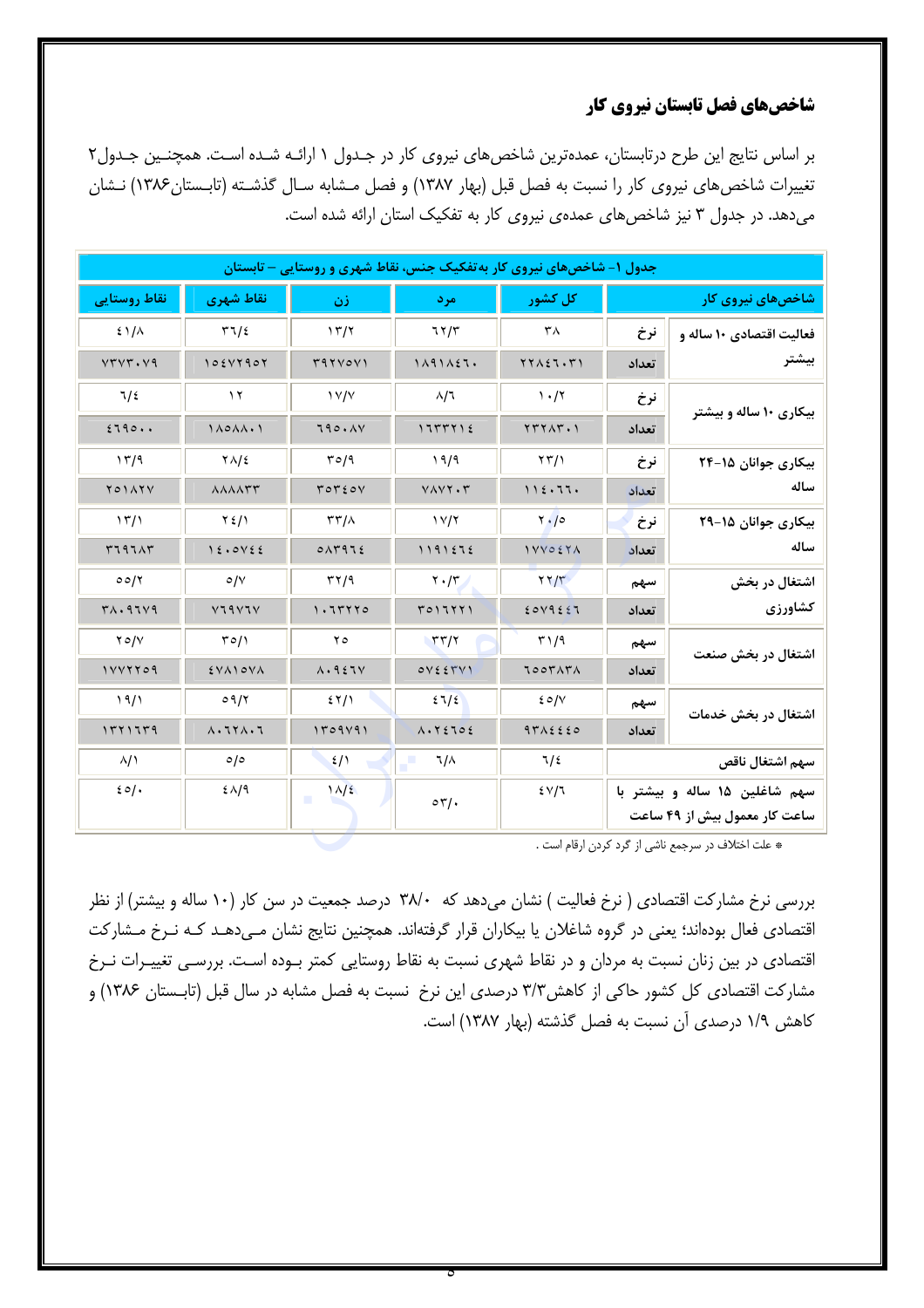

بررسی نرخ بیکاری نشان میدهد که ۱۰/۲ درصد از جمعیت فعال، بیکار بودهاند. بر اساس این نتایج، نرخ بیکاری در بـین زنان نسبت به مردان و در نقاط شهری نسبت به نقاط روستایی بیشتر بوده است. بررسی روند تغییـرات نـرخ بیکـاری کـل کشور ِ نشان میدهد که این شاخص، نسبت به فصل مشابه در سال قبل ۰/۳ درصد و نسبت به فصل گذشـته ۰/۶ درصـد افزايش يافته است.



سهم اشتغال ناقص نشان می دهد که ۶/۴ درصد جمعیت شاغل دارای اشتغال ناقص بودهاند. این شـاخص در بـین مـردان بیشتر از زنان و در نقاط روستایی بیشتر از نقاط شهری بوده است.

بررسی اشتغال در بخش های عمده اقتصادی نشان می دهد که بخش خدمات با ۴۵/۷ درصد بیشترین سهم اشـتغال را بـه خود اختصاص داده است. در مراتب بعدی بخشهای صنعت با ۳۱/۹ و کشاورزی با ۲۲/۳ درصد قرار دارند.

بررسی نرخ بیکاری جوانان۲۴ – ۱۵ ساله حاکی از آن است که ۲۳/۱ درصد از این جمعیت فعال بیکار بودهاند. این شاخص در بین زنان نسبت به مردان و در نقاط شهری نسبت به نقاط روستایی بیشتر بوده است. بررسی روند تغییـرات نرخ بیکاری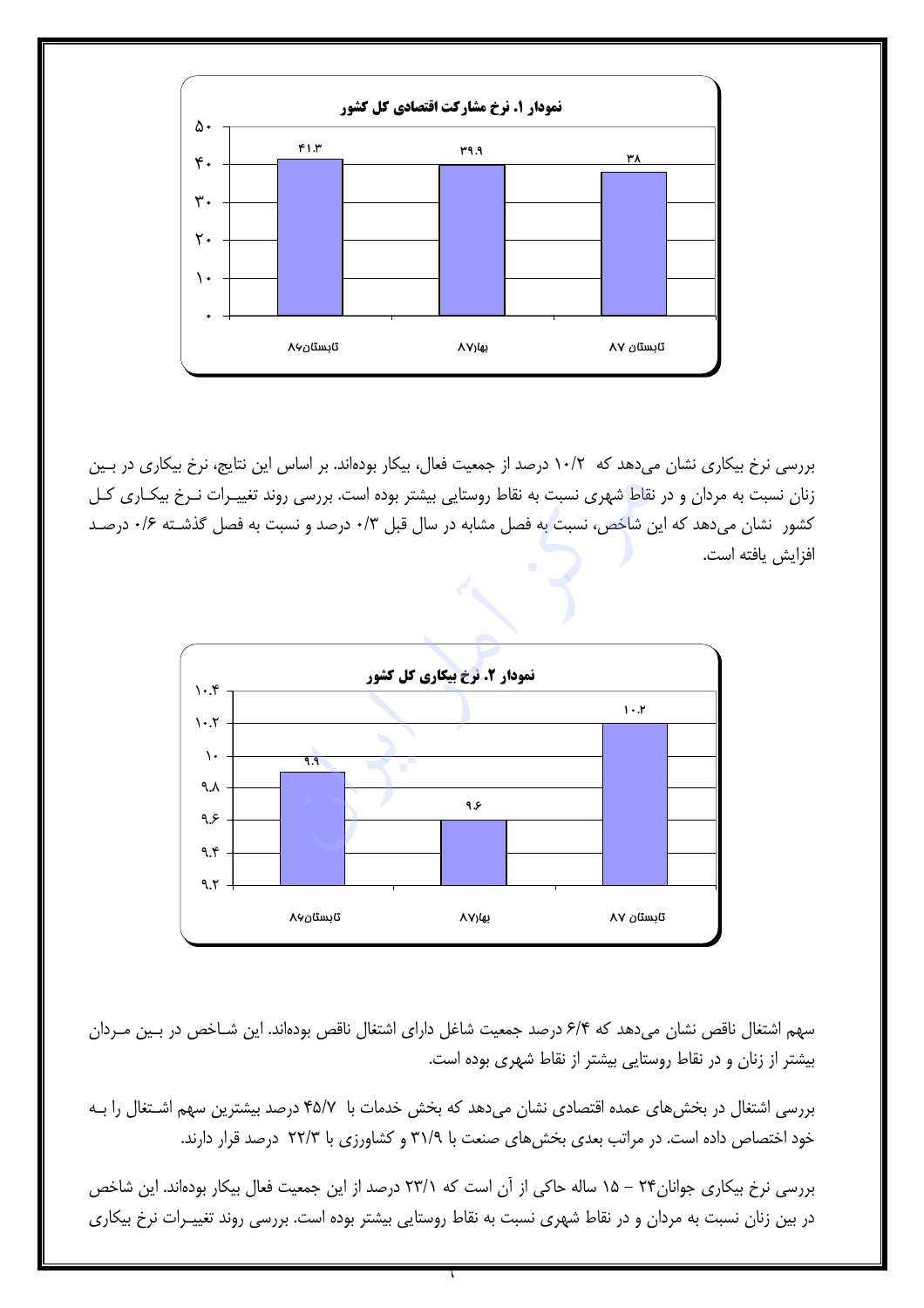جوانان ۲۴–۱۵ ساله کل کشور نشان میدهد که این شاخص نیز نسبت به فصل مشابه در سال گذشته ۲/۴ درصد و نسبت به فصل قبل ٢/٧ درصد افزايش يافته است.

نرخ بیکاری جوانان ۲۹ – ۱۵ ساله نیز حاکی از آن است که ۲۰/۵ درصد از جمعیت فعال ۲۹– ۱۵ ساله بیکار بودهاند. ایــن شاخص در بین زنان نسبت به مردان و در نقاط شهری نسبت به نقاط روستایی بیشتر بوده است. بررسی روند تغییـرات نرخ بیکاری جوانان ٢٩-١۵ ساله نشان می دهد که این شاخص نسبت به تابستان ١٣٨۶ و بهار ١٣٨٧ بـه ترتیب ١/٧ و ٢/٠ درصد افزایش یافته است.

بررسی سهم شاغلین ۱۵ ساله و بیشتر با ساعت کار معمول بیش از ۴۹ ساعت نشان میدهد، ۴۷/۴ درصد شاغلین به طـور معمول بیش از ۴۹ ساعت در هفته کار می کنند. این شاخص که یکی از نماگرهای کار شایسته می باشد نشان مـی دهــد در کشور سهم زیادی از شاغلین بیشتر از استاندارد کار می کنند.

جدول ۲- تغییرات شاخصهای عمدهی نیروی کار بر حسب جنس، نقاط شهری و روستایی- تابستان ۸۷ نسبت به بهار۱۳۸۷ و تابستان۱۳۸۶ (درصد)

| زن                 |                  |                               |                       | مر د                 |              |                    |                   | کل کشور                       |                      |                               |                     |                                    |
|--------------------|------------------|-------------------------------|-----------------------|----------------------|--------------|--------------------|-------------------|-------------------------------|----------------------|-------------------------------|---------------------|------------------------------------|
| تابستان ۱۳۸۶       |                  |                               | بهار ١٣٨٧             |                      | تابستان ۱۳۸۶ |                    | بهار ١٣٨٧         |                               | تابستان ۱۳۸۶         |                               | بهار ١٣٨٧           | شاخصهای<br>نیروی کار               |
| نرخ                | تغييرات          | نرخ                           | تغييرات               | نرخ                  | تغييرات      | نرخ                | تغييرات           | نرخ                           | تغييرات              | نرخ                           | تغييرات             |                                    |
| $17/\lambda$       | $-\nabla/\tau$   | $\mathcal{L}$                 | $-\frac{1}{\sqrt{2}}$ | 70/2                 | $-\tau$ /.   | 757                | $-1$              | 21/5                          | $-\frac{r}{r}$       | 49/9                          | $-1/9$              | نرخ مشاركت<br>اقتصادى              |
| 10/5               | $\frac{1}{2}$    | 10/2                          | $\gamma/\tau$         | $\lambda/\circ$      | $\cdot/$     | $\lambda/\Upsilon$ | $\cdot$ / $\circ$ | 9/9                           | $\cdot$ /٣           | 9/7                           | $\cdot$ /٦          | نرخ بیکاری                         |
| $Y \wedge /I$      | $V/\tau$         | $\mathsf{r} \cdot \mathsf{N}$ | $\circ/\tau$          | $\frac{1}{\sqrt{7}}$ | 1/7          | $1V/\epsilon$      | $\sqrt{2}$        | $\mathbf{Y} \cdot \mathbf{1}$ | $\frac{1}{2}$        | $\mathbf{Y} \cdot \mathbf{X}$ | Y/Y                 | نرخ بيكارى<br>جوانان ۱۵-۲۴<br>ساله |
| $\gamma \wedge$ /0 | $0/\tilde{\tau}$ | 410                           | $2/\tau$              | 17/                  | $1/\tau$     | п<br>10/2          | $1/\lambda$       | $\lambda/\lambda$             | $\frac{1}{\sqrt{2}}$ | $\frac{1}{4}$                 | $\gamma/\mathbf{.}$ | نرخ بیکاری<br>جوانان ۱۵-۲۹<br>ساله |

دنباله جدول ٢

|                              |                 | نقاط شهري                            |                |                         | نقاط روستايي |      |                         |                                   |  |  |
|------------------------------|-----------------|--------------------------------------|----------------|-------------------------|--------------|------|-------------------------|-----------------------------------|--|--|
| شاخصهای نیروی کار            | بهار ۱۳۸۷       |                                      | تابستان ۱۳۸۶   |                         | بهار ١٣٨٧    |      | تابستان ۱۳۸۶            |                                   |  |  |
|                              | تغييرات         | نرخ                                  | تغييرات        | نرخ                     | تغييرات      | نرخ  | تغييرات                 | نرخ                               |  |  |
| نرخ مشاركت اقتصادي           | $-1/7$          | $\mathsf{r}\vee\mathsf{l}\mathsf{q}$ | $-\frac{1}{2}$ | $\mathbf{r}$ 9/2        | $-7/7$       | 22/0 | $-2/2$                  | 27/7                              |  |  |
| نرخ بیکاری                   | $\cdot/\wedge$  | 11/T                                 | $-\cdot/5$     | 17/5                    | $\cdot/$     | ٦/٢  | 1/7                     | $\mathcal{O}/\mathcal{X}$         |  |  |
| نرخ بیکاری جوانان ۱۵–۲۴ ساله | $\frac{1}{2}$   | ۲٤/۹                                 | $1/\tau$       | YY/1                    | $\cdot$ /9   | ۱۳   | $\mathsf{r}/\mathsf{A}$ | $\langle \cdot / \rangle$         |  |  |
| نرخ بیکاری جوانان ۱۵–۲۹ ساله | $\frac{1}{\pi}$ | $Y \setminus 19$                     | $\cdot/7$      | $\gamma \gamma / \circ$ | ۱/۱          | ۲ (  | $\sqrt{2}$              | $\mathcal{N} \cdot / \mathcal{N}$ |  |  |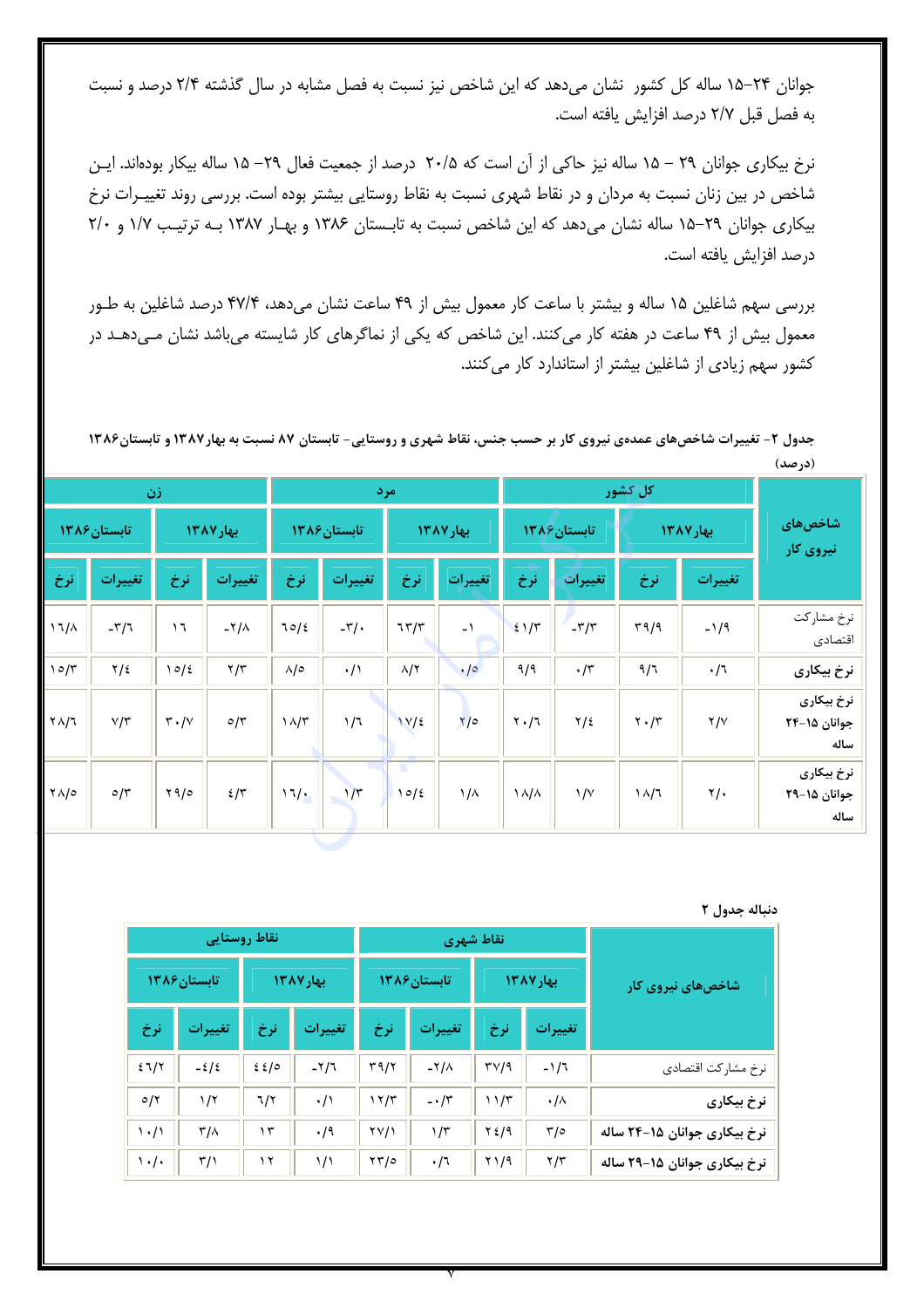نمودار ۳ تغییرات نرخ بیکاری در فصول متوالی سالهای ۱۳۸۴ تا ۱۳۸۷ را نشان میدهد<sup>'</sup>:



` نرخها بر اساس براوردهای جمعیتی حاصل از سرشماری نفوس و مسکن سال ۱۳۸۵ محاسبه شده است.